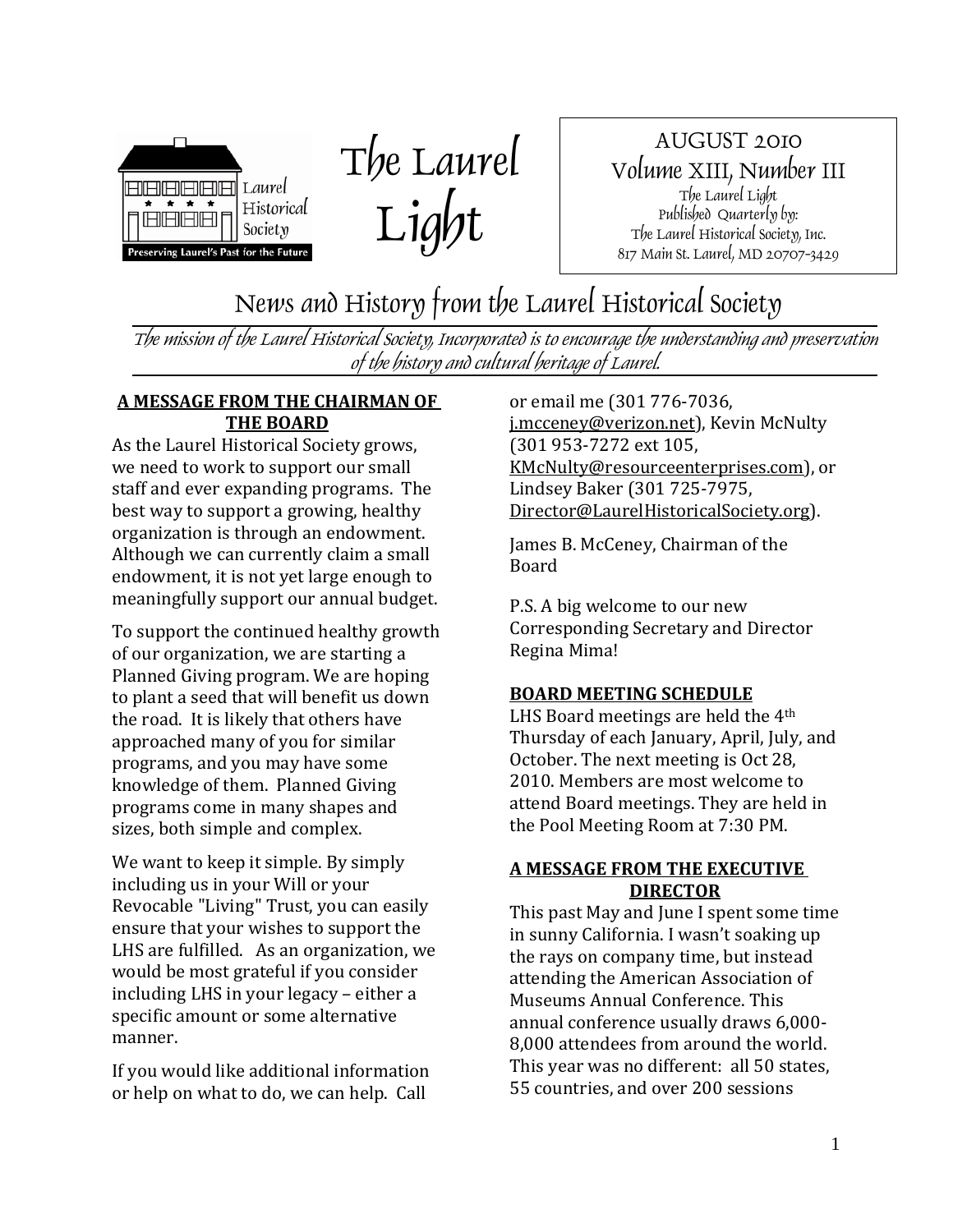rounded out one of the largest museum conferences in the world.

I presented a session with two other museum professionals on strategic planning for small museums. Our session was one of the 10 sessions chosen to present again in an online format for virtual attendees from around the world. It was a pleasure and an honor to be able to use all that I had learned thus far working with the wonderful volunteers and members at the LHS, and share that knowledge with the museum world. As usual, I returned to the LHS refreshed, re‐energized, and ready to go. Twenty pages of notes later, I'd like to share some of the most important lessons I learned at AAM.

- 1) As we've learned time and again, museums are only relevant when they are serving the community they live in. Many speakers discussed the need to utilize the museum to address current issues. The museum is a trusted institution and can be used to tackle the hard stuff.
- 2) My challenge to the LHS is to continue to move forward with the idea that we can tackle the hard issues and do so with confidence. In our current exhibit, we discuss how we define community in a number of different ways, but at the same time we allow the visitors to engage in a conversation about how we might divide our community. I think this is a great step in utilizing our museum to discuss relevant issues.
- 3) One of the most important things we must remember is that as we become bold and brave in discussing the real history and culture of Laurel and seek new ways to serve the community, we

will gain a wider audience. This new wider audience will trust us even more for discussing what has previously been off limits.

It was an invigorating conference, full of great ideas and great conversations. If you'd like to learn more about my experience, let me know. Thank you again for being a wonderful, supportive membership that allows me to attend conferences and come back ready to serve you again!

Lindsey Baker, Executive Director

## **MUSEUM NEWS**

Our exhibit *Snapshots in Time: Our Community in 1910 and 2010*, continues through the end of the year. Come in and take a look!! There is handicapped parking directly in front of the Museum for those who need it.

Let the twenty-second century know you were here!! Bring up to four recent pictures that tell **your** story and place them in our *Laurel in 2010* scrapbook. Pictures of your family, your team, your school, your pets, your house, special celebrations and special days are welcome. You can write a description for the future about you and your life in Laurel. Make sure what you love is remembered. Scrapbook creation will take place on the **4th Sunday of each month** from May until November at the Laurel Museum from 1 – 4 PM.

## **Children's Corner**

Congratulations to Sophia Anastasi and Nika Peden who represented our Junior Docent Program in an article in the Gazette! The Junior Docent program is designed for promising young community members who like to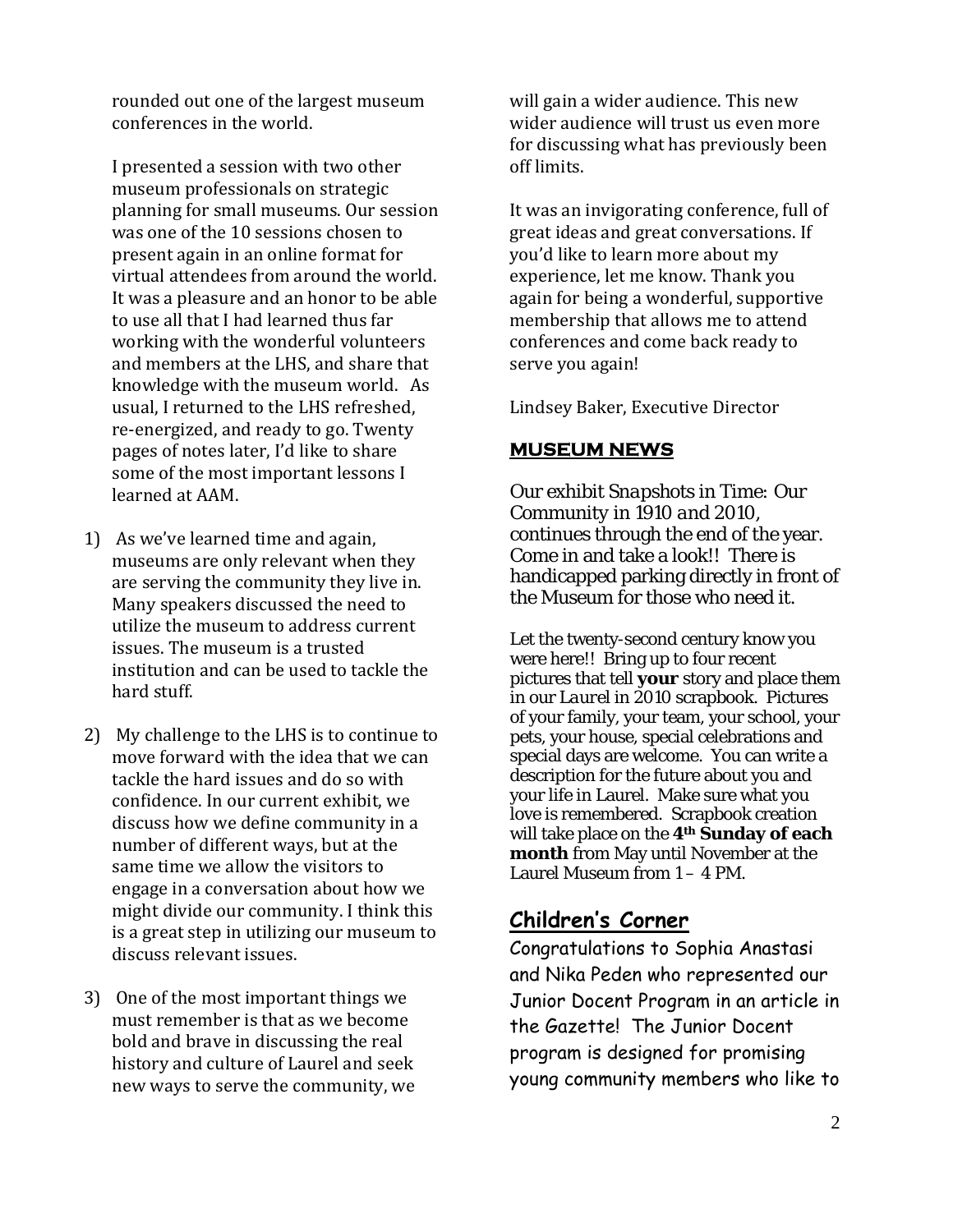contribute to the LHS. These young people are often the ones you see helping out at our Children's Programs, but they do many things to help the Museum. This summer, they are creating "Traveling Trunks" to be used by local schools. They are also giving tours of the current exhibit to camp groups from Laurel Parks and Recreation. Last summer, the Junior docents created a short video explaining the history of the Mill. The video was made for kids by kids! Please consider using the video for your classroom, group or club. If you are interested in learning more about the Junior Docent program please contact us at director@ laurel historicalsociety.org.

#### **"AND THEY'RE OFF!" LAUREL MUSEUM ANNOUNCES LAUREL RACE TRACK CENTENNIAL EXHIBIT** Submitted by Karen Lubieniecki





Famous horses like Kelso and Secretariat, movie stars, exciting races, jockeys, and life in the backstretch will all be part of the Laurel Museum's 2011 exhibit "**And They're Off!: 100 Years at Laurel Park**." Opening in February 2011, the centennial exhibit will explore the history and racing highlights at Laurel Park, and the track's impact on the Laurel community. According to Lindsey, the goal of the exhibit will be to both celebrate and explore

the impact of Laurel Park on the community over a hundred year period. "We're excited to have the opportunity to celebrate such a significant part of Laurel's history. Laurel Park has so many exciting stories attached to it and we hope to explore many of them."

The Laurel Race Track opened in October, 1911. Since that time it's been an active part of the Laurel community. While located in Anne Arundel County, the City of Laurel is the town nearest the track. Over the years, races like the Washington D.C. International and the Maryland Million drew large social crowds and celebrities ranging from Elizabeth Taylor to the Aga Khan. Horses from Secretariat to Seabiscuit to steeplechaser Billy Barton and jockeys such as Eddie Arcaro and Ron Turcotte and trainer Lucien Laurin have been part of the Laurel racing scene. Today the track is facing new challenges and controversies with slots all part of a 100 year history. It should be a fascinating and entertaining exhibit.



ed by Laurel resident L.G. Bedwell, wins at Laurel Park October 28, 196

Do you have a connection to racing in Laurel? How about a business that catered to track personnel or thrived because of business from visitors to the track? Maybe you know a family member or friend who works or worked at the track? Do you own any memorabilia relating to racing in Laurel? The LHS is currently collecting information, stories and objects for the exhibit. Please contact Lindsey Baker at director@laurelhistoricalsociety.org today.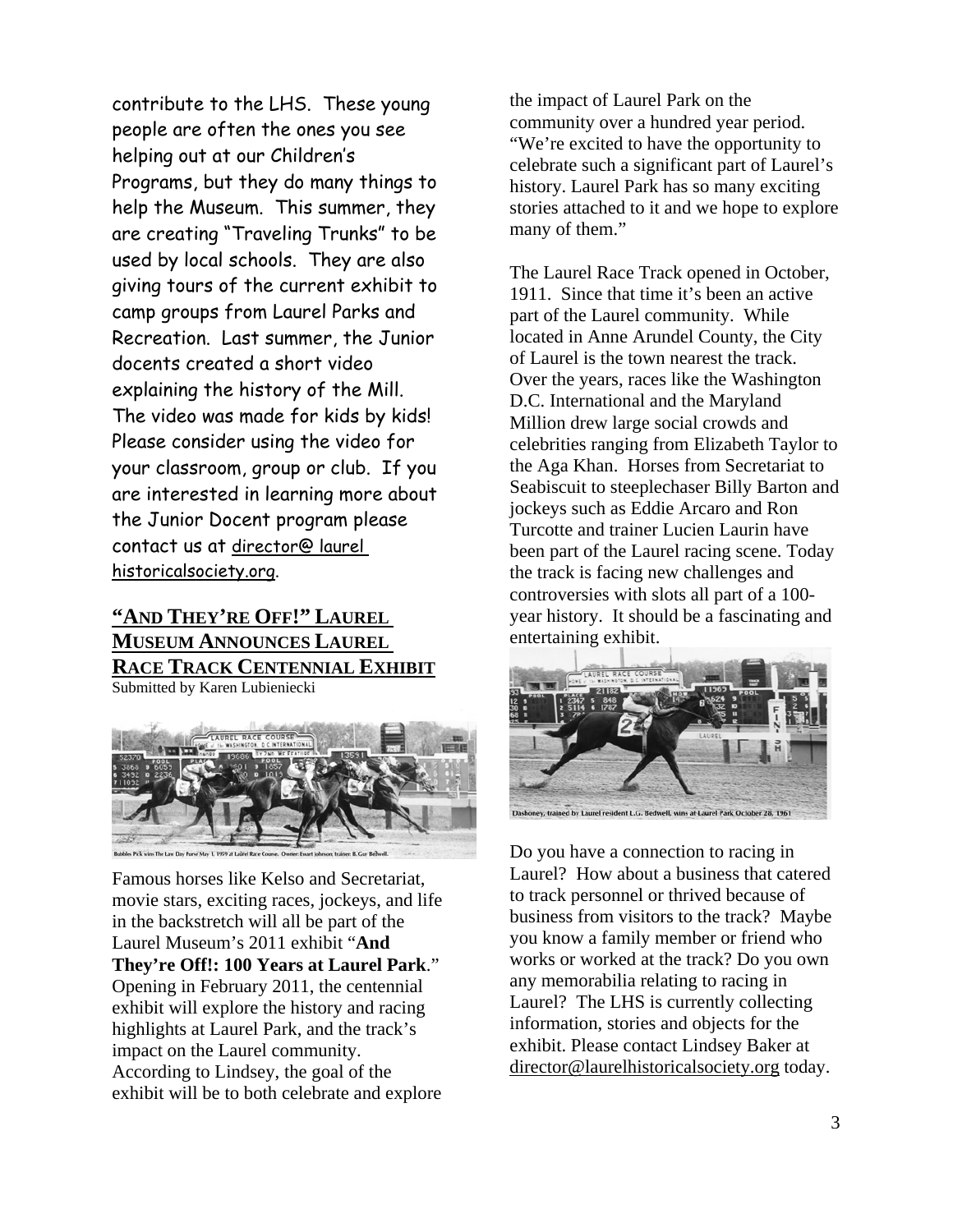# **What's New in the Laurel Historical Society Collection?**

Submitted by Karen Lubieniecki

Photos of the 2009  $4<sup>th</sup>$  of July float, A zipper stick from the Vogue Dress Shop and a 1917 Calendar from the Henry A. Block store are a few of the twenty-five items recently accessioned for the LHS. We encourage people to share their memories, and think of us before throwing out that Laurel-related item – photos (with IDs), objects relating to businesses, schools and other civic groups are welcome, as are letters, diaries, postcards and other written items.





Here are some new items in the Laurel Historical Society Collection. Many thanks to their donors:

| <b>DONOR</b>            | <b>ITEM(S)</b>                                                     |
|-------------------------|--------------------------------------------------------------------|
| John Ballenger          | Copy of photo of 1 <sup>st</sup> Buicks                            |
|                         | to arrive in Laurel                                                |
| Laurie Blitz            | 1917 calendar from Harry                                           |
|                         | A. Block store                                                     |
| Melissa Burley          | Copies of deeds, etc. to 709                                       |
|                         | Main Street                                                        |
| Helen Coaplen           | 60 photos, many Laurel                                             |
|                         | sites standing and gone                                            |
| <b>Betty Compton</b>    | 5 photographs; 3 of 2009<br>4 <sup>th</sup> of July float and 2 of |
|                         | Main Street in 1991                                                |
| <b>Richard Dahms</b>    | The WLMD Collection,                                               |
|                         | including cards, stickers, t-                                      |
|                         | shirt, letters from Laurel                                         |
|                         | Elementary, record and                                             |
|                         | envelopes                                                          |
| Pat Haag/Mary Donaldson | Soroptimist materials                                              |
|                         |                                                                    |
| Marian Hoekstra         | Cards and magnets                                                  |
|                         | One copy of "Visit Historic                                        |
|                         | Old Town Laurel,                                                   |
|                         | Maryland" by FoLHMS                                                |
| Jason Illari            | Laurel Police ticket #1250,                                        |
|                         | void                                                               |
| Jhanna Levin            | 2 copies of "Visit Historic                                        |
|                         | Old Town Laurel,                                                   |
|                         | Maryland" by FoLHMS<br>50 <sup>th</sup> Reunion Book of LHS        |
| Mary Madigan            |                                                                    |
| Norman Mason            | Class of 1950<br>5 photocopies of Laurel                           |
|                         | <b>Elementary</b> students                                         |
| Phyllis Mills           | Copies of 5 photos: $5th$ and                                      |
|                         | Main Street, Laurel                                                |
|                         | Elementary #1, 1912 &                                              |
|                         | unknown date, LHS about                                            |
|                         | 1920 or unknown workers;                                           |
|                         | photos of 2 girls at                                               |
|                         | Patuxent River Bridge                                              |
| Penny Phelps            | Photos of Bowie Road at                                            |
|                         | Montpelier gate with                                               |
|                         | names                                                              |
| Michael Smallwood       | 1962 map of Prince                                                 |
|                         | George's County; piece of                                          |
|                         | map showing Laurel with<br>ads                                     |
| John Sherwood           | 45 record of "Joni", by                                            |
|                         | Laurel resident Roy                                                |
|                         | Franklin                                                           |
| James Wolfe             | BG&E 140 <sup>th</sup> Anniversary                                 |
|                         | glass; History of United                                           |
|                         | Methodist Church; Vogue                                            |
|                         | Dress Shop zipper stick,                                           |
|                         | Snyder's Cleaners zipper                                           |
|                         | stick                                                              |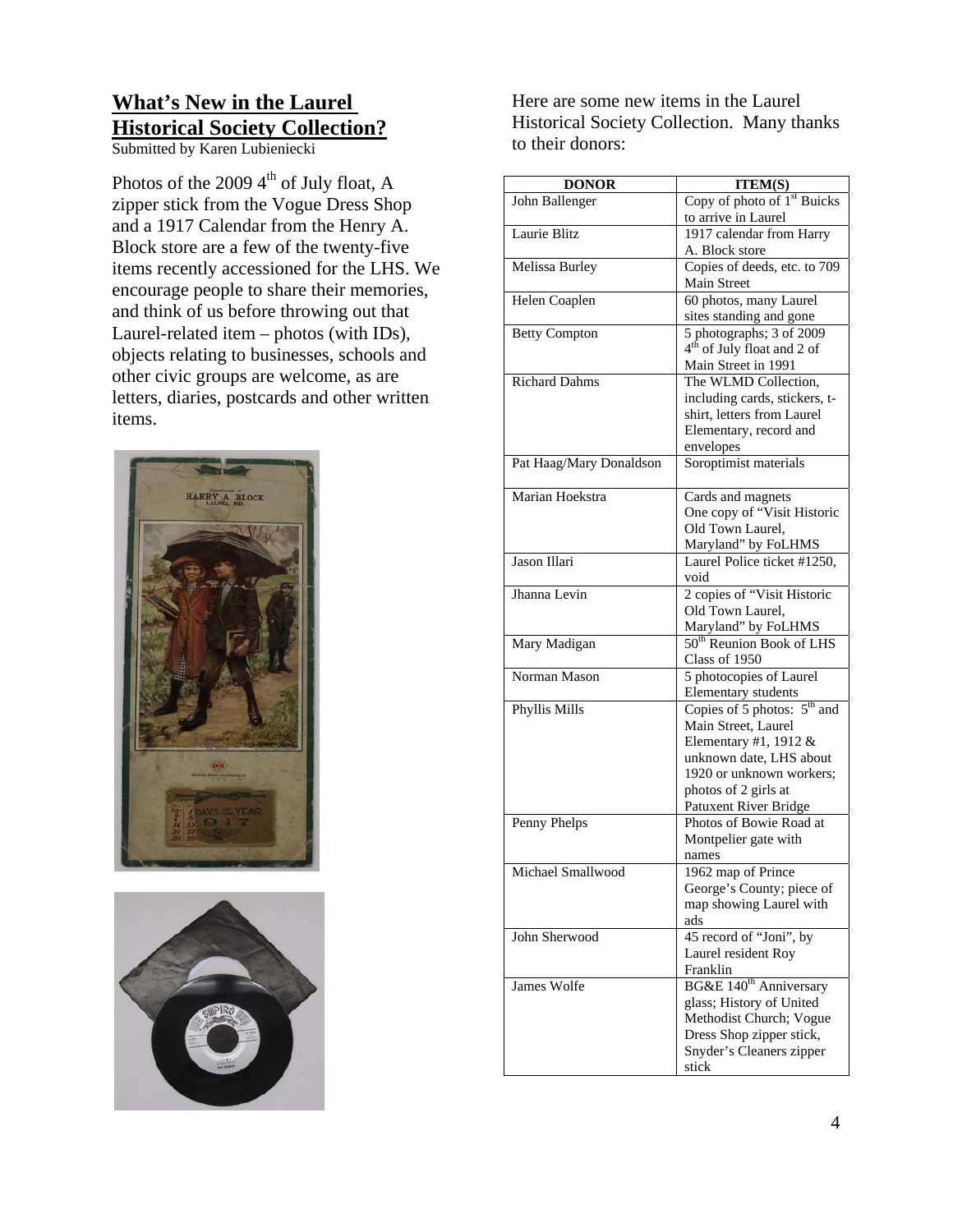#### **Do I have something the LHS Might Like for its Collection?**

Submitted by Karen Lubieniecki

Our primary collection criteria are that the object have a Laurel connection – which can cover a lot of situations – and be from any time period from Laurel's earliest past to the present. As an example, we were recently given two 45 rpm records; one "Joni" featured a song by a Laurel resident, the other was a Pat Boone record. We accessioned the former, but not the latter.

In the case of photos, if you want to share one with us we will be happy to make a copy of your original and keep the copy for our files, and we really like to know who is in the photo. If you have letters, old diaries and other materials that contain interesting stories or facts about life in Laurel, consider the LHS to be a good steward of your originals, but in any case we welcome copies for our research files.

Accessioned items may not be displayed immediately, but we are grateful to our donors nonetheless. Items on Laurel Racetrack donated a number of years ago, for example, will be incorporated into our upcoming exhibit on the track's  $100<sup>th</sup>$ Anniversary.

When people offer us an item for the collection, we ask that they fill out a **Temporary Custody Form** which determines the type of donation. These are generally an unconditional donation (you give it to us with no strings), or an item to be considered for acquisition. If we don't accession it (perhaps it doesn't meet our collection parameters, or we already have many of the same object) we will do one of several things:

• Return it to you if you indicated you want it back if the item is not accepted as part of the collection.

- For unconditional donations we will take donated items and generally:
	- o use them for educational purposes
	- o place them in the library for research purposes (for example, if items are photocopies of original articles).
	- o offer them to another institution that may find them appropriate for their collection.
	- o sell them to benefit the Laurel Museum.
	- o dispose of them appropriately.

Once we accession an item, or you give us an unconditional donation, you will receive a **Deed of Gift** from the LHS. Donations are tax-deductible, however, please note the LHS cannot appraise items, nor assign them a monetary value. Questions? Please contact us.

#### **Museum Shop News**

Beat the heat! Avoid the snow! The Museum Shop is available on line 24/7! Stay tuned for new shop products and of course the coveted 2010 Christmas ornament. Start your collection this year! We have previous year's ornaments available as well. Come in and see us! Shop anytime at www.laurelhistoricalsociety.org/shop.

#### **Laurel Historical Society Book Club**

The LHS Book Club meets monthly to explore history and culture related topics one book at a time. We meet the third Wednesday of every Month at 7 PM at a local restaurant. Join us!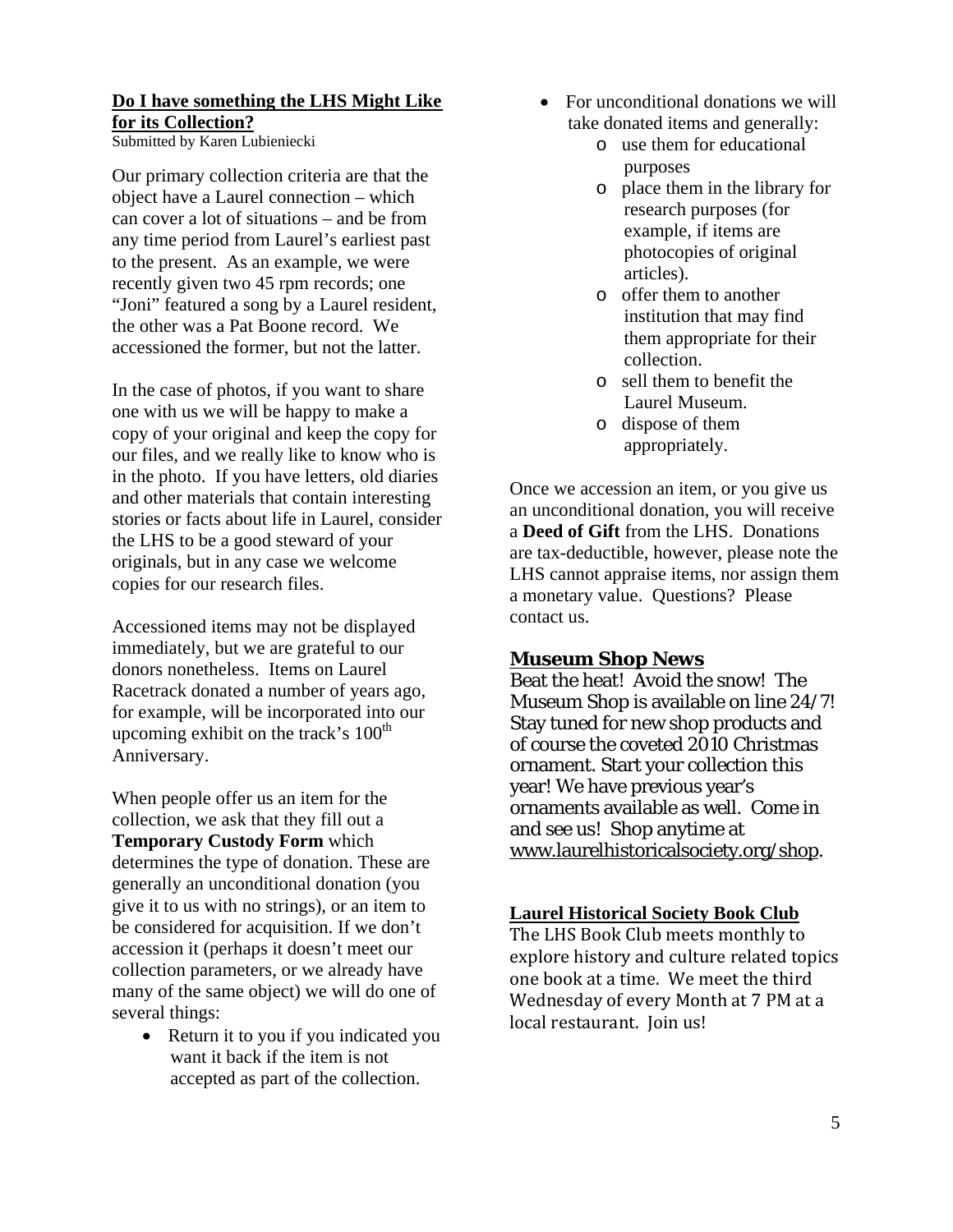#### **LHS Genealogy Group**

The Laurel Historical Society Genealogy Group assists LHS members in conducting Genealogy research. Whether you are just thinking about beginning your journey into genealogy or you are an experienced genealogist, please join us and learn how we can help each other. For more information, contact Mike Boivin at mikeB98159@aol.com.

#### **MEMBER NEWS**

Please welcome our newest members:

Patricia Ann Bell Crystal Brooks C.P. and Betsy Brothers James and Mary Driskell Francis and Betty Hall Paul and Stephanie Hirt Ruth Kent Philip and Suzie Komornik Randi Kroop Joanna Kurtz Georgianna Morley Reality, Inc., Scott Graham Red, Hot & Blue Mark Tomassoni Michael and Helen Webster

We are happy to have you!

## **GALA NEWS**

**Believe it or not, we are already collecting auction items. If you have something nice you'd like to donate (even that necklace your mother-inlaw gave you for Christmas), please think of us.** 

**If you are interested in serving on the gala committee or making a donation to the 2011 gala, please contact Margie** 

**McCeney at 301-776-7267 or mmcceney@yahoo.com. Thank you!** 

#### **Margie McCeney, Gala Chair**

## **DID YOU KNOW?**



Governor George Wallace was shot at the Laurel Shopping Center on May 16, 1972, and he went on to win the Maryland Democratic Primary that year.

Joe Robison recalls, "I responded to the call but I was late getting home from work after picking up my wife. When we arrived home we heard a call from the rescue squad. I lived at 914 Montrose Avenue and while on the way to the squad the ladder truck from the fire house turned on Montrose Avenue from 8th Street. When we arrived at the squad we were going to take the second ambulance but when we were pulling out of the squad bay a driver came in. I told him to take the ambulance and I would drive the squad truck. Before we could change positions we were told by the dispatcher that they wanted no more equipment on the call and to stay at the squad. I then asked what was going on and I was told Governor Wallace had been shot. I went home and got the Chief's Car (I was the Fire Chief). I arrived at the Shopping Center and the ladder truck was on the roof looking to see if anyone else was involved."

#### **Welcome New Volunteers!**

The LHS welcomes our newest volunteers: Hollie Costa- docent/shop volunteer Lynda Frost- docent/shop volunteer

Thank you ladies for volunteering!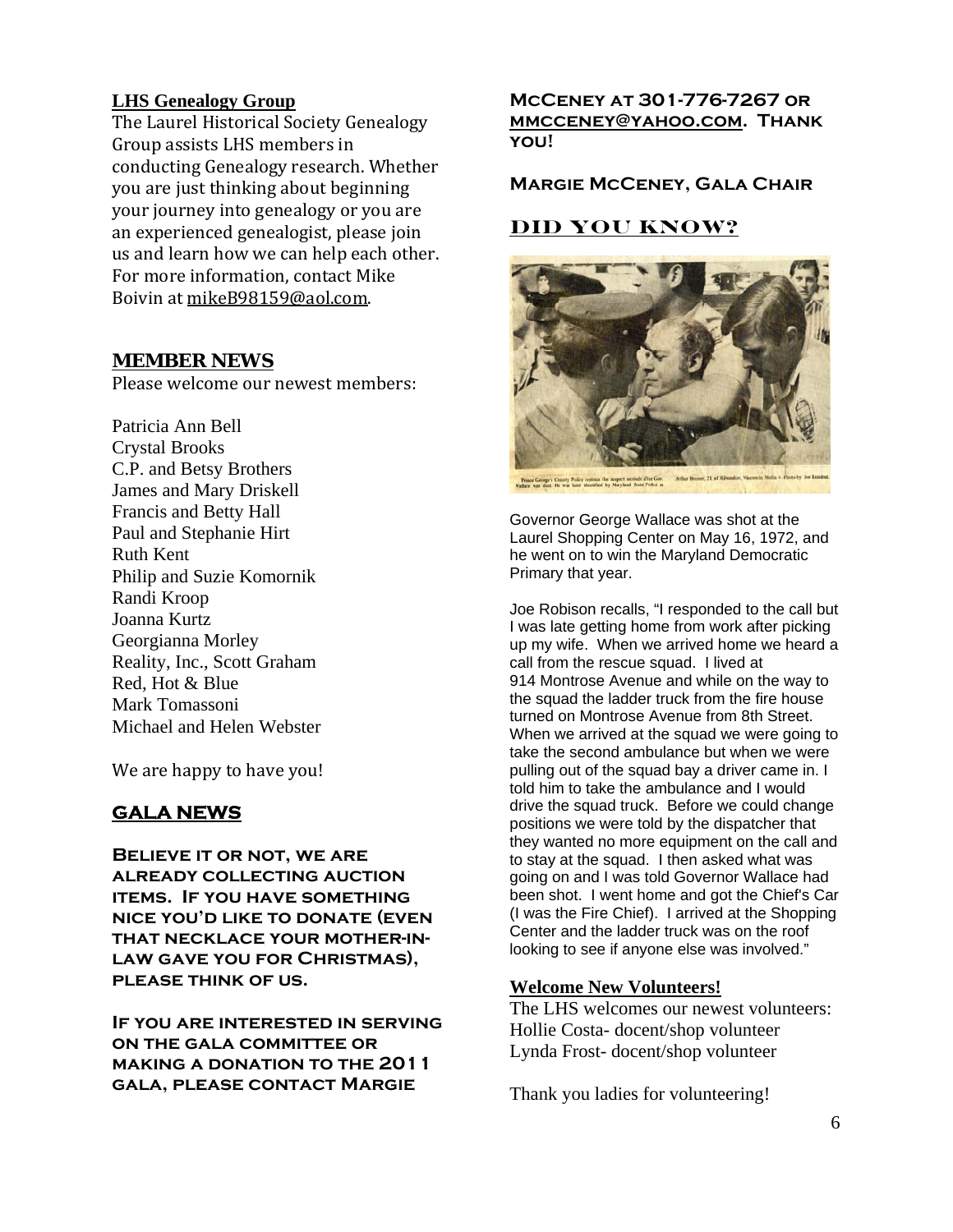The Laurel Museum is in need of volunteers for the **2nd and 3rd Sundays of each month, 1 PM 4 PM**. Volunteers are also needed for the **2nd and 4th Fridays of each month, 12 PM 2 PM**. Anyone interested in volunteering at the Museum may contact Monica Sturdivant at assist@laurelhistoricalsociety.org for more information. Thank you!

#### **Volunteer Luncheons**

Please consider joining other volunteers for our monthly luncheons at local restaurants. Dates and times are emailed to volunteers. Bon appétit!

#### **SHARE YOUR MEMORIES**



*Summer in Laurel in the 1930s*  Submitted by Elizabeth L. Compton

To prepare our home for the July and August heat, my mother replaced the winter wool carpets with fiber ones and heavy draperies with sheer white curtains. These surroundings, with fresh lemonade, picnics and vacation visits filled our summer days.

My memory begins in 1930 when I was four years old. I recall vividly both my resident North great grandparent's smiles, habits and many of their words.

They both died in late 1930. I am happy we spent our early days with them.

My brother Bob, one and a half years younger than I, made little roads with his toy trucks and soldiers along the edge of flower beds. On the hottest days, we gleefully jumped in and out of a big wash tub filled with water from the garden hose. I had a pretty cat named Ginger, for that was her color. She was dressed in doll clothes and pushed in a little baby carriage. When not trying to control my pet, I bandaged pretend wounds of my neighbors and attended their imaginary ills. My mother allowed us to bring many items outdoors to "play store". Indoors on rainy days the sewing machine drawers became the Citizens National Bank teller's station.

A swing hung from a big limb of the back yard pear tree where we sailed through the air. It was replaced with a hammock by the time I was a teenager. When I gazed up to the puffy white clouds in a beautiful blue sky and dreamed of what could be. My grandmother, Grace North Welsh had shared the Northern fence line and exchanged flowers with neighbor Laura Miller. They produced a lovely mirror image of colorful fragrant blossoms. I viewed them, and their bees and butterflies from my second floor bedroom window.

Our family of seven; my parents, grandparents, uncle, my brother, and I gathered to share our evening meal. After dinner the children were bathed, read a story, said our prayers then tucked in bed. Mom and Daddy returned to the adults downstairs. My brother and I then slipped into the hall, lay on the floor and peered through the grate to watch the family below in our dining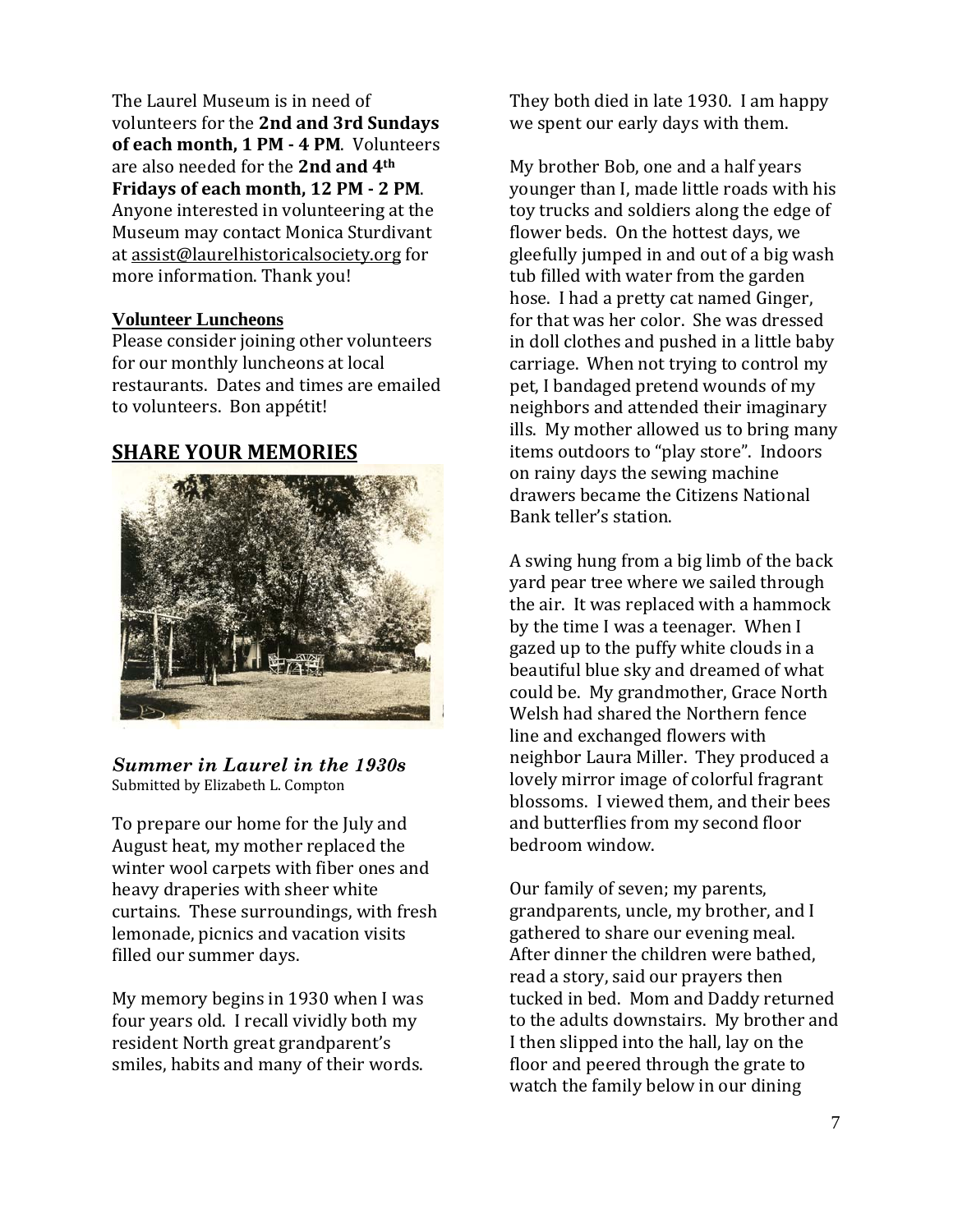room, still around the table talking. A little while later a call was heard for us to "go back to bed"!

When we were a little older, my grandmother took my brother to Washington, D.C. once or twice a month on Saturdays for accordion lessons. I walked to Montgomery Street to Helen Ramey's home for piano lessons. We also attended dance lessons at St. Mildred's Hall where Bob tap danced and I studied ballet. My blue tutu was stored in the deep bathroom closet to avoid being crushed. We reluctantly performed for visiting relatives, Bob in his white satin shirt and short black velvet pants and metal taps on his shoes. If only his Marine Corps buddies in 1942 could have seen those pictures.

We went to Saturday matinees at the Laurel Theater for Flash Gordon and Tarzan serials and nibbled licorice. On Sunday afternoons the family turned on the radio to the Kraft Music Hour. We also made some music of our own. My grandmother played the piano to accompany my Uncle Emory Welsh's baritone voice to Stephen Foster's tunes.

Summer visits were with Aunt Claudine (my mother's sister) and Uncle Marvin Shipley on their big farm in Anne Arundel County. My aunt often made me a new dress on those visits. We walked together every morning in her beautiful garden, naming the blooms and gathering some to bring indoors. Uncle Marvin grew specimen dahlias, hybridized them, and named them after his daughters. My brother traveled with him about the farm visiting fields of strawberries or tomatoes, green beans and the best "Long John" cantaloupes and watermelons ever. The pickers were

paid with tokens at the end of each row. The tokens were redeemed at the local Harmon's Store. We were taken to the Glen Burnie Carnival, and to a cottage on the Severn River where we swam with the frogs and crabs, feeling the soft, mushy black soil on the bottom with our toes.

Another rural aunt and uncle took us to the Montgomery County Fair. There I won a box of Whitman's Chocolates in a spelling bee. On the way home we stopped so my uncle could join a bucket brigade to help extinguish a barn fire. It was an exciting day for an eight year old!

Our Baltimore aunt and uncle took us on historic site trips. They had a deep rear yard with a prolific vegetable garden. Everyone seemed to have a garden in those Depression days.

During the 1930s men "rode the rails" looking for work. Our brick sidewalks in Laurel had chalk marks, known to those traveling men as symbols of reaction to them; a sympathetic resident, a meal or a dog. Those "hobo signs" are documented in the Laurel Museum Research Library. My mother prepared meals which she served on the back porch to the men, many who offered to cut grass or clean the garden to repay.

In 1937 while roller skating, I fell and broke my arm in the front of Dr. John and Betty Warren's home on Montgomery Street, now the residence of Lisa Losito and Doug Humphrey. After surgery and several casts, I was back playing the piano and horseback riding from Aitcheson's Stables. My brother, two neighbors and uncle and I rode almost every Sunday through the woods, across 198 to the gravel Gunpowder Road. That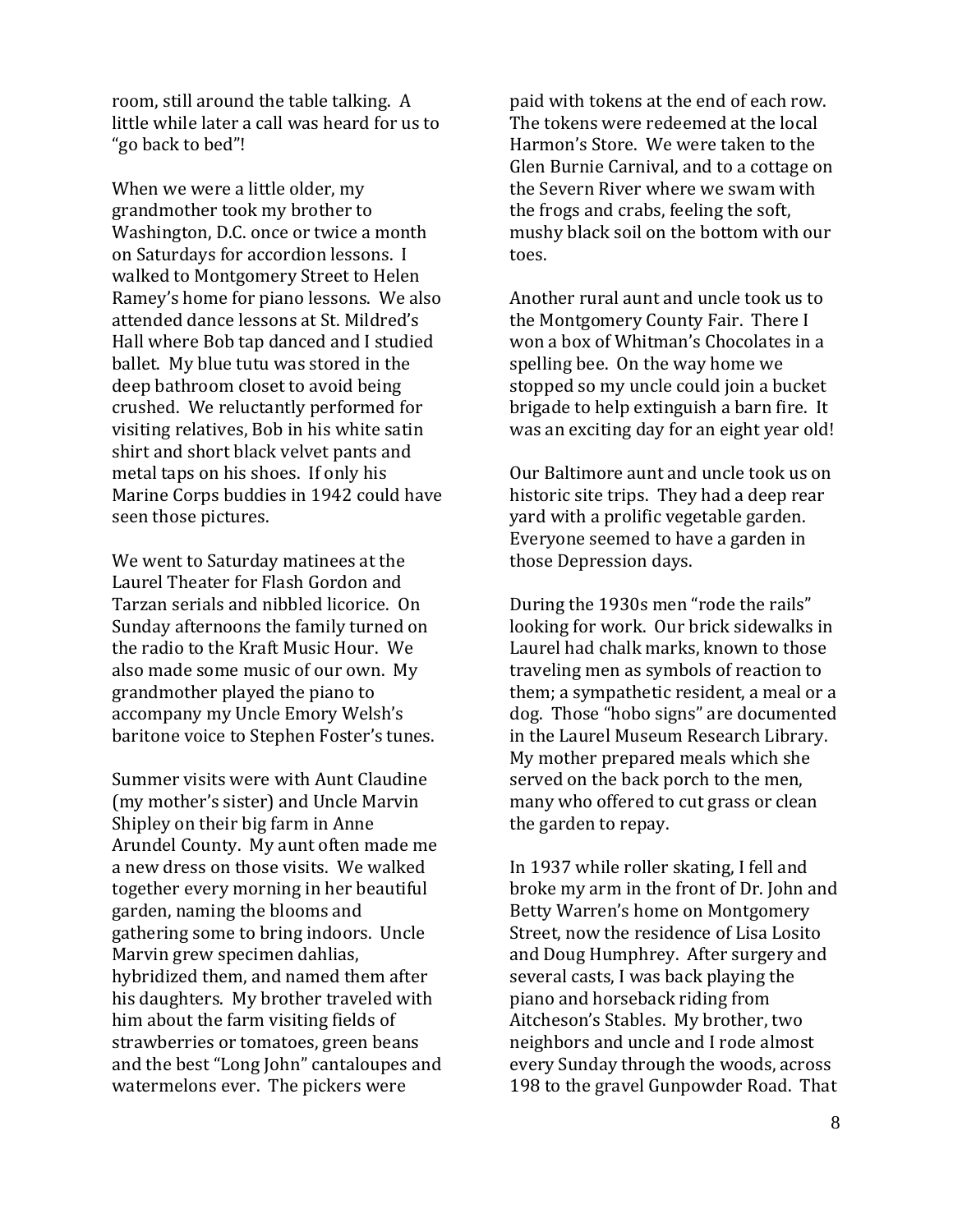same group often took 22 caliber rifles to the Patuxent River to shoot at moving targets thrown in the river. Laurel was different then. During our walk home from church, we stopped to visit our Daddy's widowed sisters, the Miles aunts – all five of them at 414 Main Street. There we were spoiled with flattering hugs and treats, and began lifelong caring relationships.

In 1937, our family was blessed with the arrival of my sister Maryland. I was 11 years old and now had this sweet, cheerful, cuddly real life doll. We had much fun together even though she told me later I was "bossy". Maryland and I continue to be devoted sisters and cherish our time together.

Our childhood is filled with memories of a loving, extended family, dear thoughtful friends, and a multitude of experiences preparing us for life. We realize now how we were sheltered from the sadness and suffering of the Great Depression. *For us it was a blessing to grow up in Laurel, Maryland.*

Thank you Betty…I feel like I was there. Editor

November 2010 is the 35th Anniversary of the Laurel Historical Society, Inc. and APRIL  $2011$  IS THE  $15$ <sup>TH</sup> Anniversary of the Laurel Museum.

#### **BECOME A PART OF LAUREL HISTORY!**

Celebrate The Laurel Museum and become a part of its history. Purchase a brick on the Laurel Museum Brick Walk and become part of the historical fabric of this 1840s building. A Laurel Museum brick is the perfect way to celebrate your

children, parents, grandparents or other family members. Businesses can also show their support and ensure that their involvement and support of the Laurel community will be remembered. Purchase on line at www.laurelhistoricalsociety.org or by calling (301)725‐7975

We would love to have your story ideas particularly for the *Did You Know, My Memories of Laurel* and *If These Walls Could Talk* sections of the newsletter! Please email The Laurel Light editor, Jeanie Anastasi jmanastasi@verizon.net with your comments, suggestions or story ideas.

#### **PLEASE SUPPORT OUR CORPORATE SPONSORS!**